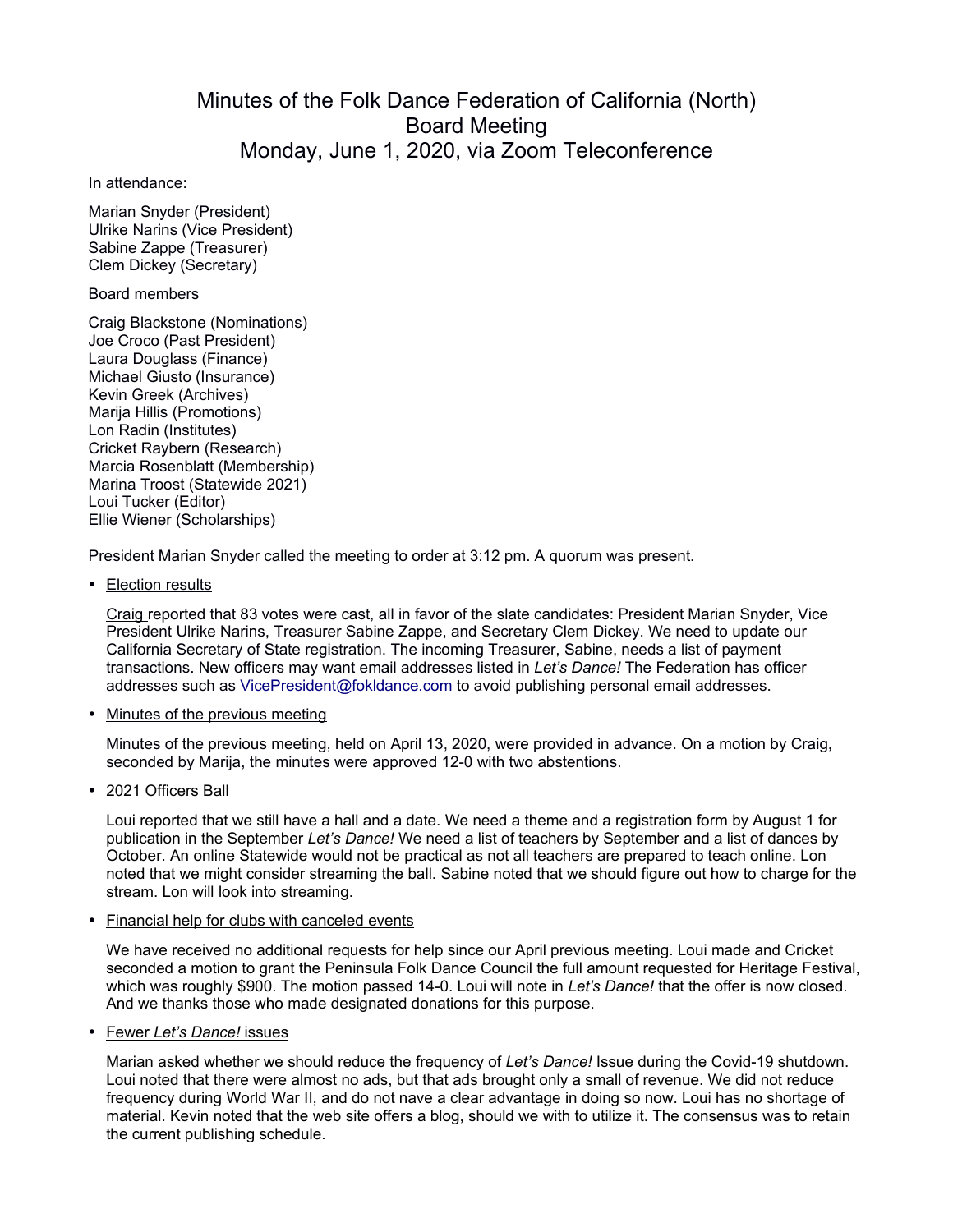## • President (Marian)

Marian thanked Joe, and all those who have taken positions, for their work.

• Vice President (Ulrike)

Ulrike is excited to be part of the Board.

• Treasurer (Laura, for Sabine) – written report included

The reported annual amount for storage needs to be adjusted to \$2676. Most people who registered for Statewide 2020 have not requested refunds and are registered for Statewide 2021. The income will be recorded for 2020, as we operate on a cash accounting basis. We have less scholarship expense this year, and no Statewide expense.

• Past President (Joe)

Joe proposed that the Board create a committee for the website manager. Clem noted that the Communications committee could be assigned to the website manager. Loui noted that we have two applicable committees: Publicity for external outreach and Communications for internal matters. Cricket moved to make the web site manager a member of the Communications committee. Loui seconded. The motion passed 15-0.

• Membership (Marcia) – written report included

Loui moved that we make Gary Anderson a Life member. Sabine seconded. The motion passed 17-0. Clem moved to accept the membership report. Craig seconded. The motion passed 17-0.

• **Editor** (Loui)

We still need more members, especially from the North Bay, East Bay and Sacramento. Craig suggested that the Federation offer a one-day attendance coupon to a Federation-sponsored festival as part of a new membership. "New" members would be those who have not been members in the past five years. Marija noted that the offer should not include the Saturday of Statewide, due to its extra cost. Ellie noted that reimbursement to the other festival sponsors should be made from the promotions fund. Ellie moved that the Federation offer the one-day attendance coupons. Craig seconded. The motion passed 16-0.

Cricket moved to send a physical flyer advertising the membership offer to our 67 member clubs. Craig seconded. Marcia agreed to develop the flyer. Loui noted that we could also publicize the offer on the IFD Google group. The motion passed 15-0.

• Institutes (Lon)

Loui noted that loss of Lucy Chang has left the committee with only two members, it would be good to have additional help.

• Statewide 2021 (Marina)

We received a refund for Gergana Panova's airfare, leaving us with no expenses for 2020. We may want to buy cancelation insurance in the future. Everyone who was going to be part of Statewide 2020 has agreed to schedule for 2021. The new 2021 date will be a week before Memorial Day, so hotels will cost less. Registration fees will increase by \$5.00. Marina will send revised budget to Sabine. Loui will run an announcement in *Let's Dance!* that we offer Statewide refunds.

• Scholarship (Sabine, for Ellie)

All events are cancelled; no scholarships have been granted.

• Research (Cricket)

In addition to writing notes for Stockton dances, the committee will notate dances from Folk Arts Center of New England workshops and other master teacher workshops.